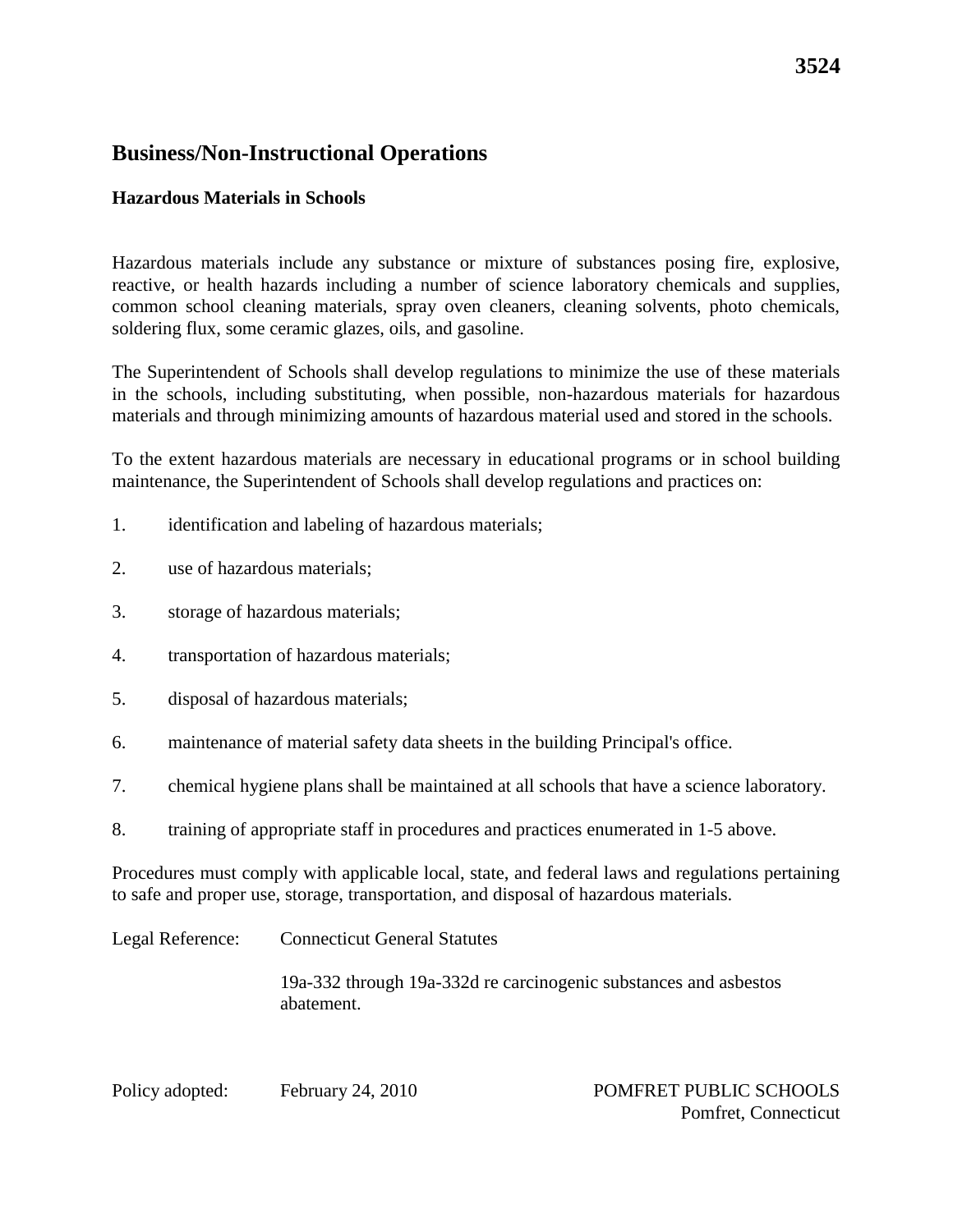## **Hazardous Material in Schools**

#### **Pest Management/Pesticide Application**

The Board of Education believes that structural and landscape pests can pose significant hazards to people, property, and the environment. Pests are living organisms such as plants, animals or microorganisms that interfere with human uses for the school site. Strategies for managing pest populations will be influenced by the pest species and the degree to which that population poses a threat to people, property, and the environment. The intent of this policy is to ensure the health and safety of students, teachers, staff, and all others using district buildings and grounds. The goal of this pest management program is to manage pests in order to:

- 1. Reduce any potential human health hazard and/or to protect against a significant threat to public safety:
- 2. Prevent loss or damage to school structures or property;
- 3. Prevent pests from spreading in the community or to plant and animal populations beyond the site;
- 4. Enhance the quality of life and to provide a safe and healthy learning environment for students, staff, and others.

The school district shall incorporate Integrated Pest Management procedures (IPM) to manage structural and landscape pests and the toxic chemicals for their control in order to alleviate pest problems with the least possible hazard to people, property, and the environment. In addition, staff, students, and the public shall be educated, at least annually, about potential pest management objectives. Integrated Pest Management (IPM) is the coordinated use of pest and environmental information with available pest control methods to prevent unacceptable levels of pest damage by the most economical means with the least possible hazard.

IPM procedures will determine when to control pests and whether to use mechanical, physical, chemical, cultural or biological means. Chemical controls shall be used as a last resort. The Board establishes that the school district shall use pesticides only after consideration of the full range of alternatives, including no action, based upon an analysis of environmental effects, safety, effectiveness, and costs. The Superintendent or his/her designee shall be responsible to implement Integrated Pest Management (IPM) procedures and to coordinate communications with members of the staff who are responsible for pest control, such as maintenance personnel and custodians, and hired contractors when utilized by the district to control a pest problem. The Head Custodian shall be designated as the IPM supervisor and shall direct and supervise all IPM procedures to be carried out by custodial staff and/or contractors.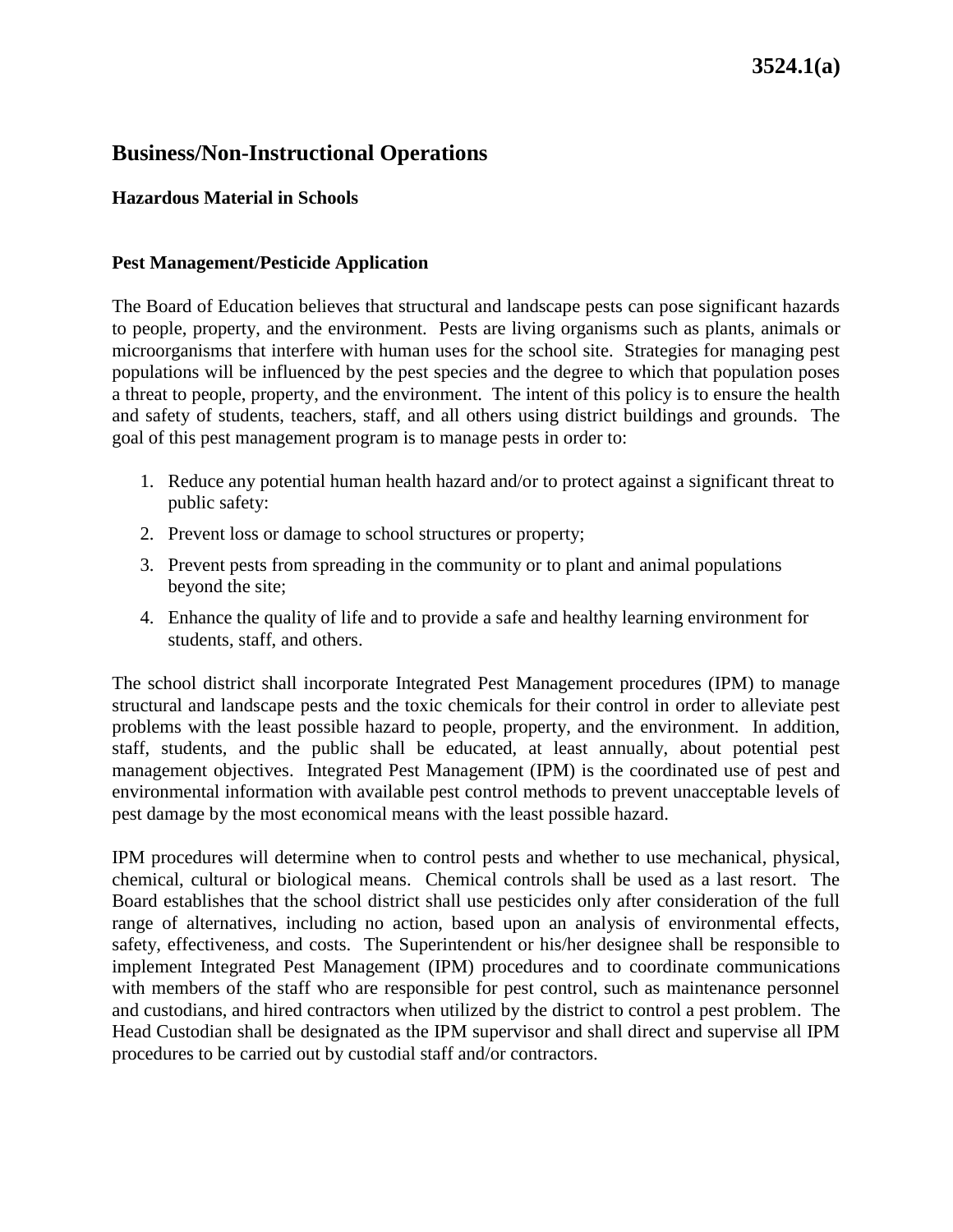#### **Hazardous Material in Schools**

#### **Pest Management/Pesticide Application** (continued)

All district employees who use chemicals to control a pest problem must be trained and shall follow all precautions and application regulations. The District will only employ certified pesticide applicators for any necessary and non-emergency pesticide use in school building or on school grounds. Contractors hired to do this work shall give evidence of appropriate training and certification in the proper use of pesticides. Pest control contractors shall be utilized, when deemed necessary; to inspect for conditions conducive to pest problems and to develop appropriate prevention measures. Pest control contractors will be expected to write recommendations for structural improvement or repairs and housekeeping and sanitation measures required to reduce or prevent recurrence of pest problems.

Whenever it is deemed necessary to use a chemical substance, the school must provide notification to all parents and staff who have registered for advanced notification in conformity with state statutes. Parents/guardians and staff requesting advanced notification must be notified on the day of such use by any method practicable. Notices shall also be posted in designated areas at school at least forty-eight (48) hours prior to the application.

At the beginning of each school year and at the time a student is registered, parents/guardians shall be informed of the District's pest management policy. Those parents/guardians and staff who register a request shall be notified prior to every pesticide application.

Information regarding pesticides used and areas treated shall be maintained for a period of five years at the school site and available to the public and staff upon request. The district shall establish and maintain accurate records of all chemical use and their location. In addition, records of all pest control including information on indicators of pest activity that can verify the need for action.

Pesticide applications shall be limited to non-school hours and when activities are not taking place.

In determining when to control pests and whether to use mechanical, physical, chemical, cultural or biological means, the District shall follow the principles of Integrated Pest Management (IPM). The Superintendent or his/her designee shall ensure that the District follows Integrated Management procedures so as to use the most appropriate and least toxic method of control.

Procedures shall include the following:

1. The choice of using a pesticide will be based on a review of all other available options and a determination that these options are not acceptable or not feasible. The full range of alternatives, including no action, will be taken.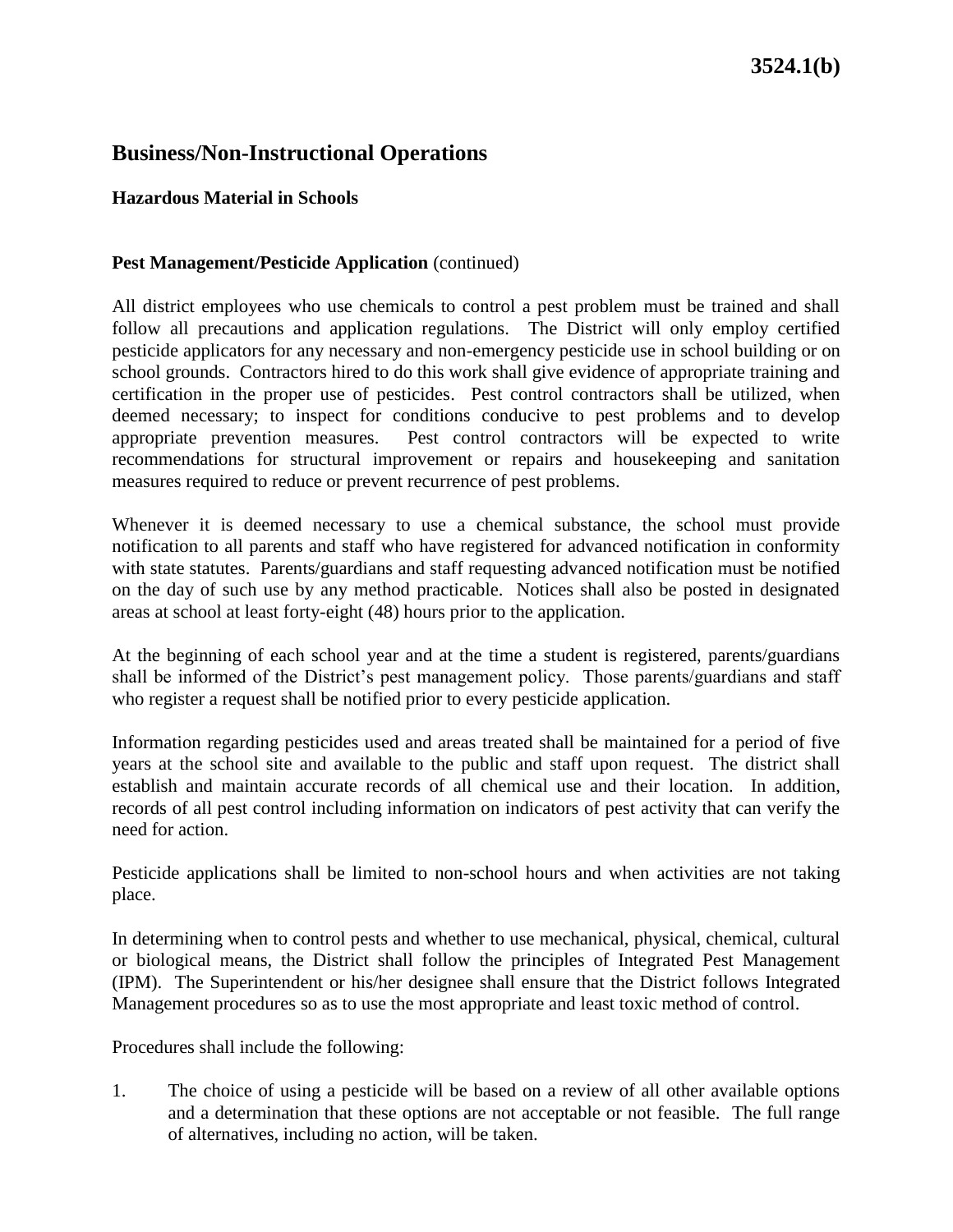### **Hazardous Material in Schools**

#### **Pest Management/Pesticide Application** (continued)

- 2. Selected non-chemical pest management methods will be used whenever possible to provide the desired control. Cost or staffing considerations alone will not be adequate justification for use of chemical control agents.
- 3. The pest and the site of infestation shall be carefully identified. Strategies for managing the pest will be influenced by the pest species and whether that species poses a threat to people, property, or the environment.
- 4. When it is determined that a pesticide must be used, the least hazardous material will be chosen and applied in accordance with EPA registered label directions.
- 5. Pesticides shall be stored in a secure site not accessible to students or unauthorized staff. Such storage and any disposal of the pesticide shall be in accordance with EPA registered label directions.
- 6. *Staff, students, and parents/guardians shall receive information about the District's Integrated Pest Management policy and procedures and notification of any upcoming pesticide treatment. Notice of upcoming pesticide treatments shall also be posted in areas designated by the Superintendent or his/her designee.*
- 7. The following records shall be maintained at each school site:
	- a. Records of pesticide use at the site for a period of five years.
	- b. Pest surveillance data sheets that record the number of pests or other indicators of pest populations that verify the need for treatments.
- 8. Persons applying pesticides shall follow label precautions and shall be trained in the principles and practices of Integrated Pest Management (IPM).
- 9. Sanitary measures shall be enforced and buildings regularly cleaned and repaired in order to prevent infestations, minimize the use of pesticides and to eliminate routine spraying.
- 10. An emergency application of pesticides is defined as when an application of pesticides is necessary to eliminate an immediate threat to human health and where it is impractical to obtain the services of a certified pesticide applicator provided such emergency application does not involve a restricted use pesticide as defined in CGS 22a-47. Restricted use pesticides may be used only by certified applicators or under their direct supervision. *(Note: Restricted use pesticides, classified by the Federal Environmental Protection Agency or the DEP are those which may present a hazard to the applicator or other people by reason of acute dermal or inhalation toxicity or which may have an unreasonable adverse effect on the environment.)*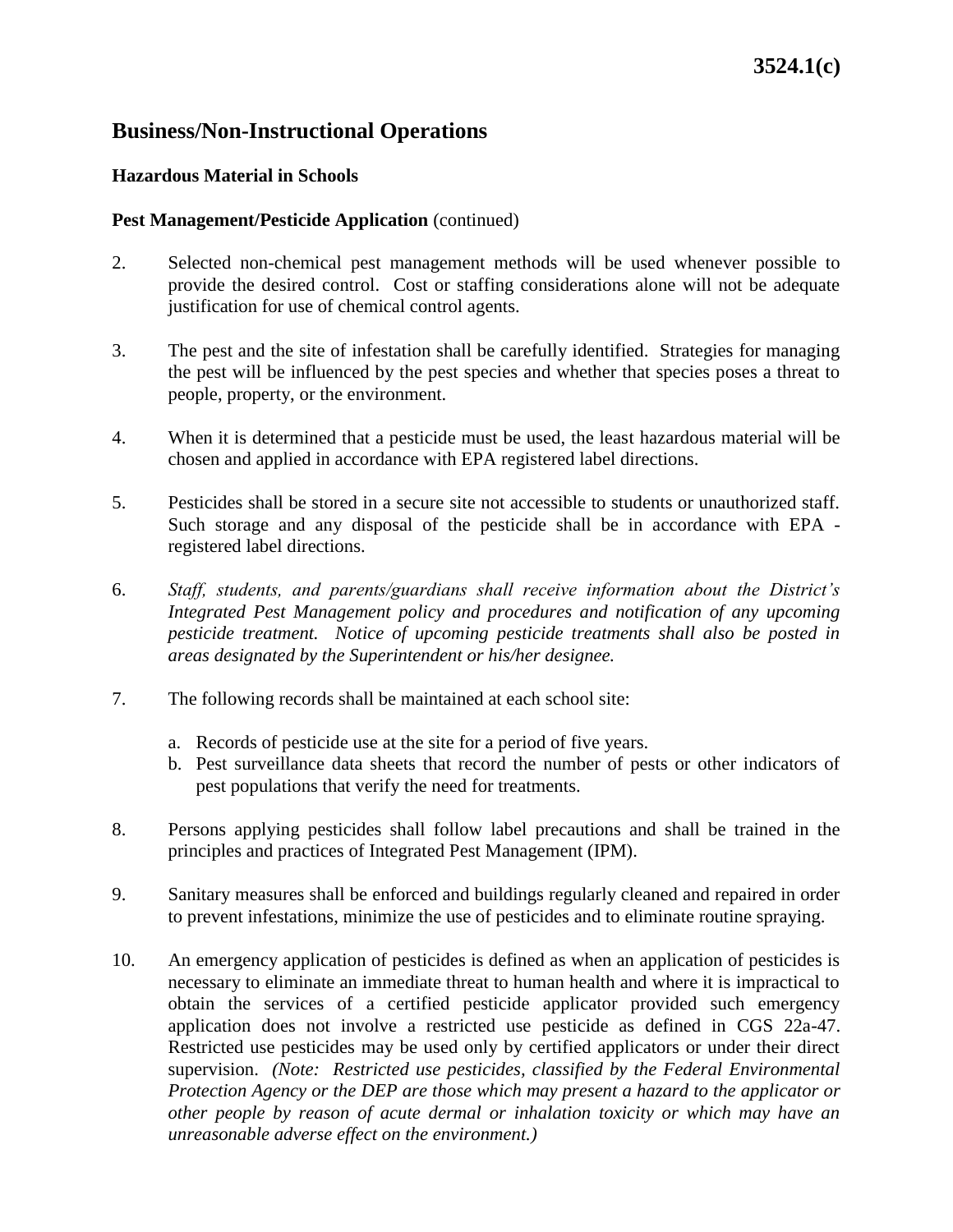#### **Hazardous Material in Schools**

#### **Pest Management/Pesticide Application** (continued)

- 11. At the beginning of each school year, the Board of Education shall provide the staff of each school and the parents/guardians of each child enrolled in each school with written guidelines on how the integrated pest management plan is to be implemented. The Board shall provide the parents/guardians of each child enrolled in each school with a statement that shall include a summary of the integrated pest management plan for the school. Such statements and descriptions shall also be provided to the parents/guardians of any child who transfers to a school during the school year.
- 12. The aforementioned required statement shall indicate to staff, parents and guardians that they may register for prior notice of school pesticide applications. Further, the emergency notification procedures to be used will be described.
- 13. Parents/guardians and staff may register for prior notice of pesticide applications. Each school shall maintain a registry of persons requesting such notice. Prior to the application of pesticides within any building or on school grounds, persons who have registered for prior notice shall be notified by any means practicable on or before the day that any application of pesticide is to take place at a school.
- 14. The aforementioned notice shall include the (1) name of the active ingredient of the pesticide to be applied, (2) location of the application, (3) date of application, (4) the name of the school administrator or his/her designee who may be contacted for further information.
- 15. No application of pesticide may be made in any building or on school grounds during regular school hours or during planned activities at the school except for an emergency application.
- 16. If an emergency application is necessary to eliminate an immediate threat to human health, such application shall not involve a restricted use pesticide and no child may enter the area of such application until it is safe to do so according to the provisions on the pesticide label.
- 17. In cases of an emergency application, prior notice is not necessary except on or before the day the application is to take place; prior notice is given to those persons who have previously requested such notice.